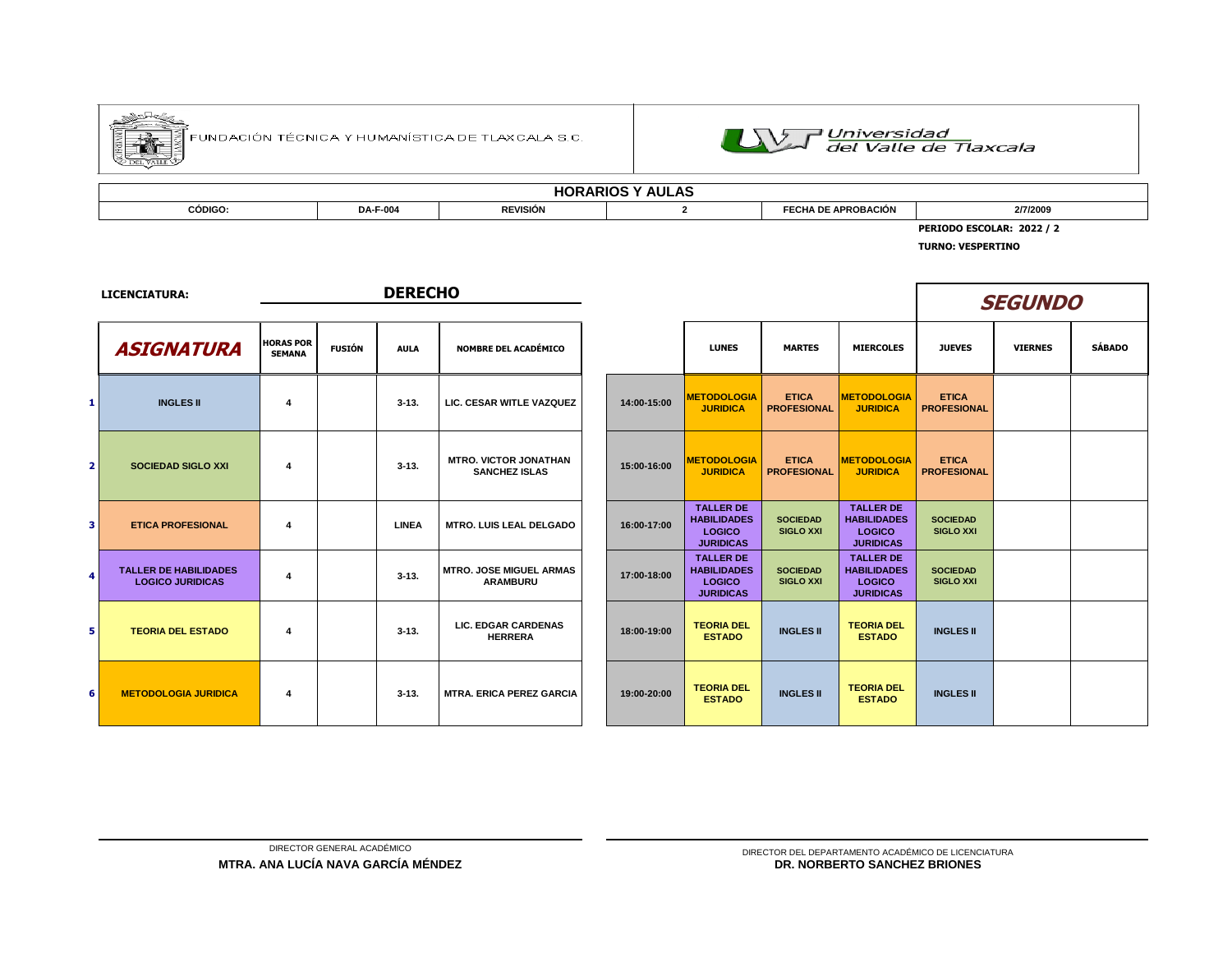



| $\mathbf{L}$<br>$\ddot{\phantom{1}}$<br>. IV<br>טהשטר |                 |                 |  |                         |          |  |  |  |  |
|-------------------------------------------------------|-----------------|-----------------|--|-------------------------|----------|--|--|--|--|
| <b>CÓDIGO</b>                                         | <b>DA-F-004</b> | <b>REVISIÓN</b> |  | <b>APROBACIÓN</b><br>nΓ | 2/7/2009 |  |  |  |  |
| <b>_OLAR: 2022</b>                                    |                 |                 |  |                         |          |  |  |  |  |

**TURNO: VESPERTINO**

|                | <b>LICENCIATURA:</b>                            | <b>DERECHO</b>                    |               |             |                                                                     |  |             |                                    |                                                           |                                    | <b>QUINTO</b>                                            |                |               |
|----------------|-------------------------------------------------|-----------------------------------|---------------|-------------|---------------------------------------------------------------------|--|-------------|------------------------------------|-----------------------------------------------------------|------------------------------------|----------------------------------------------------------|----------------|---------------|
|                | <b>ASIGNATURA</b>                               | <b>HORAS POR</b><br><b>SEMANA</b> | <b>FUSIÓN</b> | <b>AULA</b> | <b>NOMBRE DEL ACADÉMICO</b>                                         |  |             | <b>LUNES</b>                       | <b>MARTES</b>                                             | <b>MIERCOLES</b>                   | <b>JUEVES</b>                                            | <b>VIERNES</b> | <b>SÁBADO</b> |
| 1              | <b>DERECHO INDIVIDUAL DEL</b><br><b>TRABAJO</b> | $\overline{\mathbf{4}}$           |               | $3 - 14.$   | LIC. ANNABEL BAEZ<br>VAZQUEZ                                        |  | 09:00-11:00 |                                    | <b>DERECHO</b><br><b>ADMINISTRATIVO</b>                   |                                    | <b>DERECHO</b><br><b>ADMINISTRATIVO</b>                  |                |               |
| $\overline{2}$ | <b>DERECHO INTERNACIONAL</b><br><b>PUBLICO</b>  | $\overline{4}$                    |               | $3 - 14.$   | <b>LIC. FERNANDO</b><br><b>RODRIGUEZ MILLAN</b>                     |  | 12:00-13:00 |                                    | <b>TEORIA GENERAL</b><br><b>DEL PROCESO</b>               |                                    | <b>TEORIA GENERAL DEL</b><br><b>PROCESO</b>              |                |               |
| 3 <sup>1</sup> | <b>DERECHO PENAL I</b>                          | $\overline{4}$                    |               | $3 - 14.$   | DR. PEDRO MOLINA<br><b>FLORES</b>                                   |  | 13:00-14:00 |                                    | <b>TEORIA GENERAL</b><br><b>DEL PROCESO</b>               |                                    | <b>TEORIA GENERAL DEL</b><br><b>PROCESO</b>              |                |               |
| 4              | <b>DERECHO CIVIL III</b>                        | $\overline{4}$                    |               | $3 - 14.$   | LIC. LAURA ELIZABETH<br><b>SUAREZ DIAZ</b>                          |  | 14:00-15:00 | <b>DERECHO CIVIL III</b>           | <b>DERECHO</b><br><b>INTERNACIONAL</b><br><b>PUBLICO</b>  | <b>DERECHO CIVIL III</b>           | <b>DERECHO</b><br><b>INTERNACIONAL</b><br><b>PUBLICO</b> |                |               |
| 5              | <b>DERECHO ECONOMICO</b>                        | 4                                 |               | $3 - 14.$   | <b>MTRO, DIEGO LEVI</b><br><b>MORENO</b>                            |  | 15:00-16:00 | <b>DERECHO CIVIL III</b>           | <b>DERECHO</b><br><b>INTERNACIONAL</b><br><b>PUBLICO</b>  | <b>DERECHO CIVIL III</b>           | <b>DERECHO</b><br><b>INTERNACIONAL</b><br><b>PUBLICO</b> |                |               |
|                | <b>6 TEORIA GENERAL DEL PROCESO</b>             | $\overline{4}$                    |               | $3 - 14.$   | <b>MTRA. GUADALUPE</b><br><b>VERONICA RIVEROLL</b><br><b>ESPINO</b> |  | 16:00-17:00 | <b>DERECHO</b><br><b>ECONOMICO</b> |                                                           | <b>DERECHO</b><br><b>ECONOMICO</b> |                                                          |                |               |
| 71             | <b>DERECHO ADMINISTRATIVO</b>                   | $\overline{\mathbf{4}}$           |               | $3 - 14.$   | <b>LIC.BLADIMIR FLORES DEL</b><br><b>ANGEL</b>                      |  | 17:00-18:00 | <b>DERECHO</b><br><b>ECONOMICO</b> |                                                           | <b>DERECHO</b><br><b>ECONOMICO</b> |                                                          |                |               |
|                | <b>TOTAL</b>                                    | 28                                |               |             |                                                                     |  | 18:00-19:00 | <b>DERECHO PENAL I</b>             | <b>DERECHO</b><br><b>INDIVIDUAL DEL</b><br><b>TRABAJO</b> | <b>DERECHO PENAL I</b>             | <b>DERECHO INDIVIDUAL</b><br><b>DEL TRABAJO</b>          |                |               |
|                |                                                 |                                   |               |             |                                                                     |  | 19:00-20:00 | <b>DERECHO PENAL I</b>             | <b>DERECHO</b><br><b>INDIVIDUAL DEL</b><br><b>TRABAJO</b> | <b>DERECHO PENAL I</b>             | <b>DERECHO INDIVIDUAL</b><br><b>DEL TRABAJO</b>          |                |               |